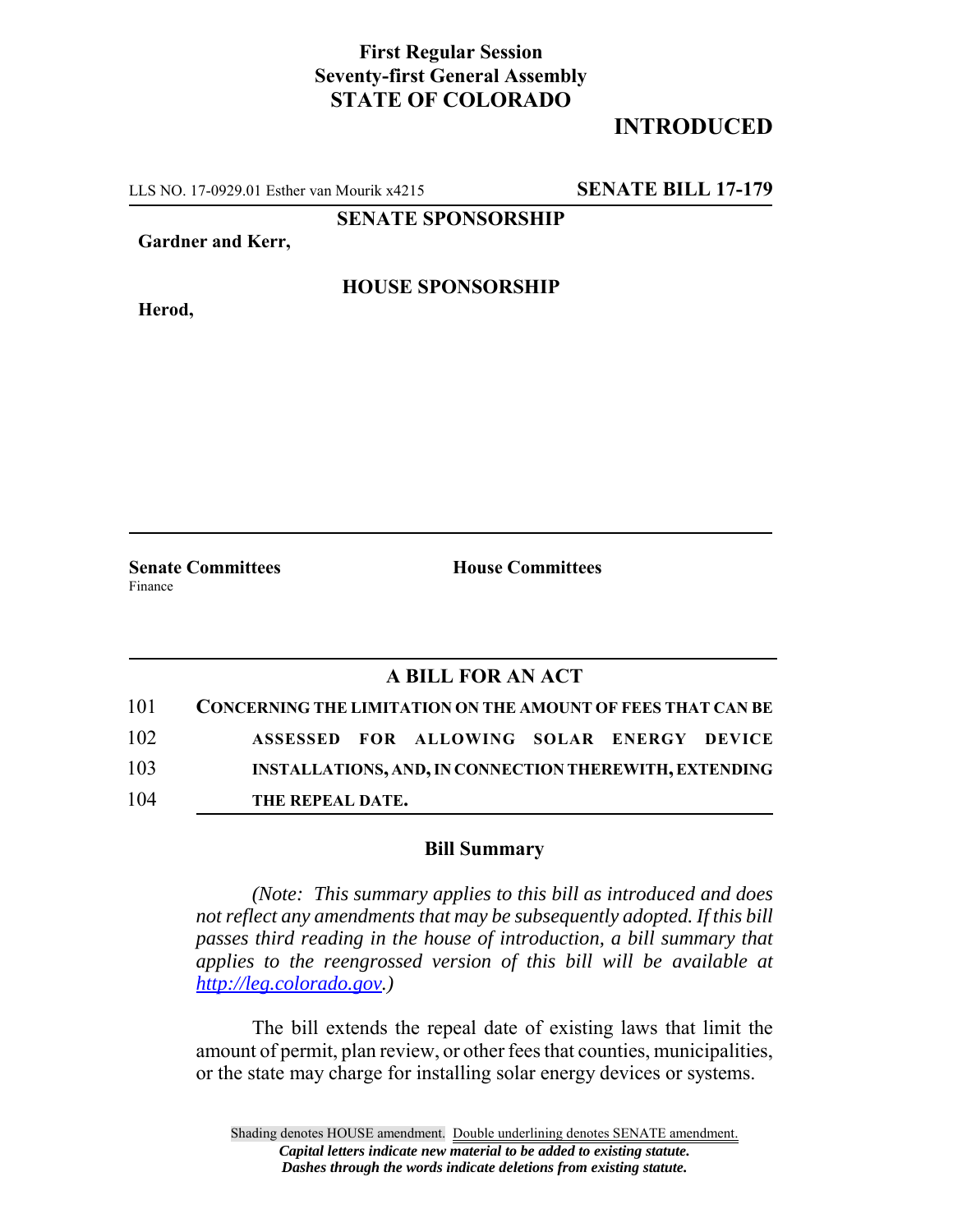The bill also clarifies that the statutory limitations on the amount of fees applies to any related or associated fees, not just to permit or plan review fees.

 *Be it enacted by the General Assembly of the State of Colorado:* **SECTION 1.** In Colorado Revised Statutes, 24-48.5-113, **amend** (1)(a) introductory portion and (2) as follows: **24-48.5-113. Limit on solar device fees - repeal.** (1) An agency, institution, authority, or political subdivision of the state shall: (a) Not charge permit, application review, or ANY other RELATED OR ASSOCIATED fees to install an active solar electric or solar thermal device or system that, in aggregate, exceed: 9 (2) This section is repealed, effective  $J_{\text{t}}/1$ ,  $2018$  JULY 1, 2025. **SECTION 2.** In Colorado Revised Statutes, 30-28-113, **amend** (1)(b)(II) as follows: **30-28-113. Regulation of size and use - districts - repeal.** (1) (b) (II) A county shall not charge permit, plan review, or ANY other RELATED OR ASSOCIATED fees to install an active solar electric or solar thermal device or system that, in aggregate, exceed the lesser of the county's actual costs in issuing the permit or five hundred dollars for a residential application or one thousand dollars for a nonresidential application if the device or system produces fewer than two megawatts of direct current electricity or an equivalent-sized thermal energy system, or that exceed the county's actual costs in issuing the permit if the device or system produces at least two megawatts of direct current electricity or an equivalent-sized thermal energy system. The county shall clearly and individually identify all fees and taxes assessed on an application subject 24 to this subparagraph  $(H)$  SUBSECTION  $(1)(b)(II)$  on the invoice. The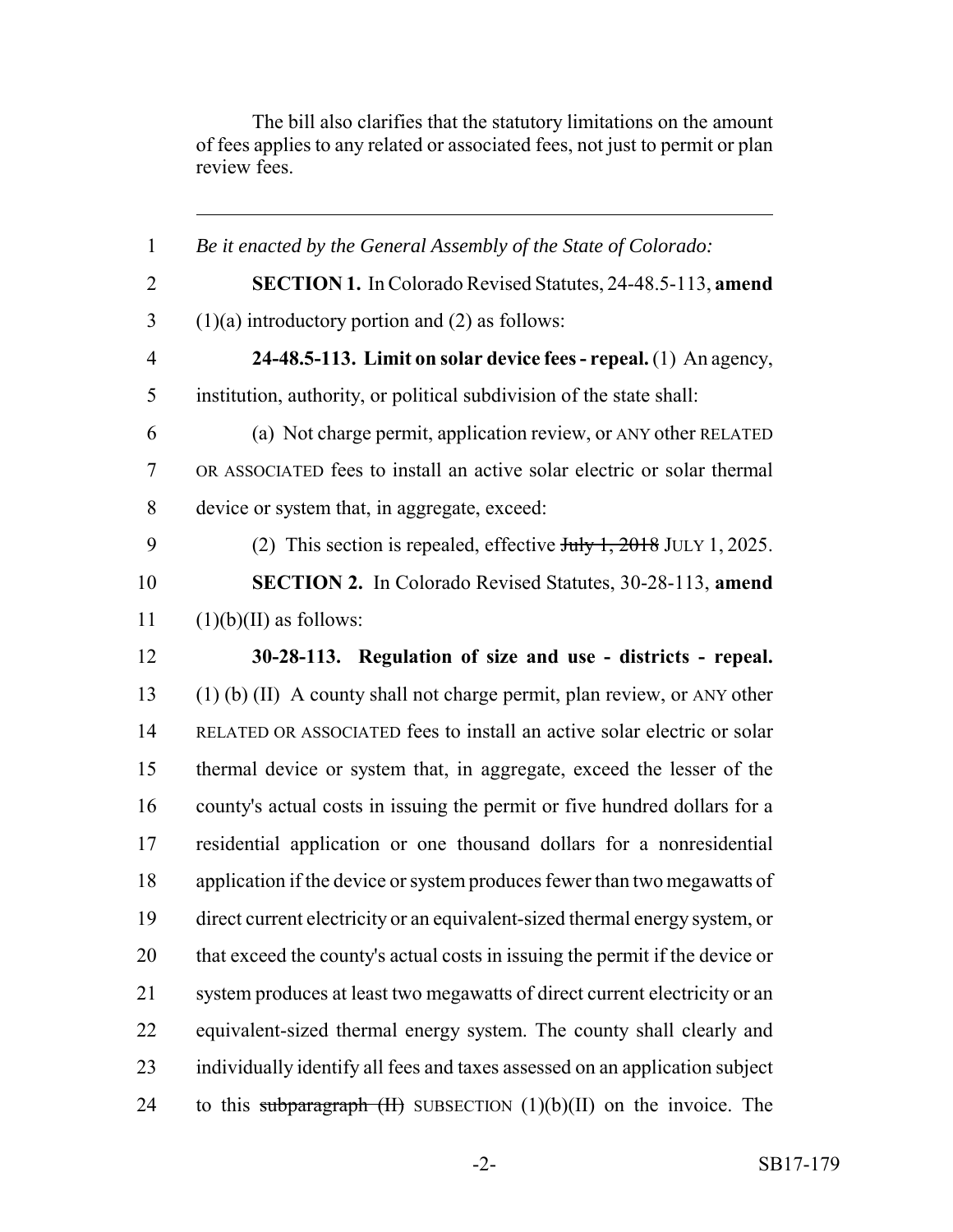general assembly hereby finds that there is a statewide need for certainty regarding the fees that can be assessed for permitting such devices or 3 systems, and therefore declares that this subparagraph (II) SUBSECTION  $(1)(b)(II)$  is a matter of statewide concern. This subparagraph  $(II)$ 5 SUBSECTION  $(1)(b)(II)$  is repealed, effective July 1, 2018 JULY 1, 2025.

 **SECTION 3.** In Colorado Revised Statutes, 31-15-602, **amend** 7  $(4)(b)$  as follows:

 **31-15-602. Energy-efficient building codes - legislative declaration - definitions - repeal.** (4) (b) (I) A municipality shall not charge permit, plan review, or ANY other RELATED OR ASSOCIATED fees to install an active solar electric or solar thermal device or system that, in aggregate, exceed the lesser of the municipality's actual costs in issuing the permit or five hundred dollars for a residential application or one thousand dollars for a nonresidential application if the device or system produces fewer than two megawatts of direct current electricity or an equivalent-sized thermal energy system, or that exceed the municipality's actual costs in issuing the permit if the device or system produces at least two megawatts of direct current electricity or an equivalent-sized thermal energy system. The municipality shall clearly and individually identify all 20 fees and taxes assessed on an application subject to this subparagraph  $(I)$ 21 SUBSECTION  $(4)(b)(I)$  on the invoice. The general assembly hereby finds that there is a statewide need for certainty regarding the fees that can be assessed for permitting such devices or systems, and therefore declares 24 that this **paragraph** (b) SUBSECTION  $(4)(b)$  is a matter of statewide concern.

26 (II) This paragraph  $(b)$  SUBSECTION  $(4)(b)$  is repealed, effective **July 1, 2018** JULY 1, 2025.